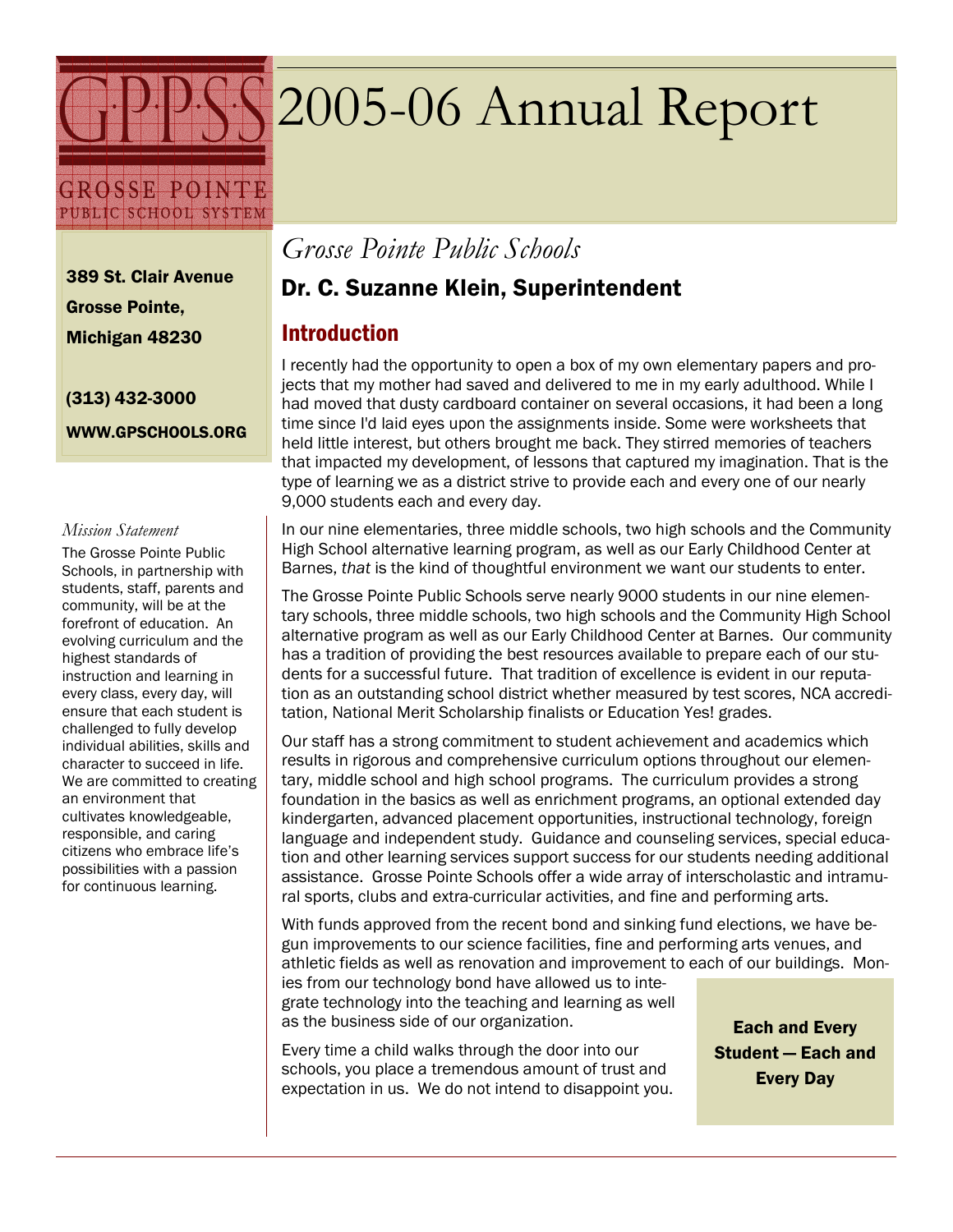#### Student Average Daily Attendance Rate: 96.7%

#### % Parents Participating in Parent-Teacher Conferences:

2005-2006 91% (8,748 Students)

2004-2005 95% (8,455 Students)

#### Dual Enrollment:

11th & 12th graders enrolled concurrently in high school & post-secondary classes (2005-06): 6

Completion / Graduation Rate: High school students who graduate in 4 years Class of 2005 95.84%

Dropout Rate: Percentage of students who do not complete GPPS high school program Class of 2005 (34 students) 1.05%

Retention Rate: District average (100% of high school enrollment minus high school dropout rate) 98.95%

Earned Credit by Successful Test-Out of a Course: 7 students

#### Core Curriculum

The Grosse Pointe Public School System's core curriculum is developed under the auspices of the Educational Programs Leadership Council (EPLC ), a group of teachers, parents, students, and administrators who meet monthly.

The core curriculum is based upon state standards in all subjects and extends beyond those standards by incorporating exemplary national standards. Curriculum committees, comprised of teachers, parents, students and administrators develop plans for each curriculum area. In addition, the views of the broader community are sought through Public Forums. The reports of the curriculum committees, which are submitted first to the EPLC and then to the Board of Education, include recommendations regarding assessment, staff development, integration of technology, and differentiated instruction to accommodate academic diversity as well as the curriculum itself. The district also offers a wide array of advanced placement and challenging enrichment courses and a comprehensive special education program.

During 2005 – 06 the district implemented a new Language Arts curriculum, completed the K-8 portion of the K-12 Math curriculum review and examined instructional math materials. None of the math textbooks were deemed satisfactory and the district developed supplemental materials for use this year. A social studies review is scheduled to begin in 2006-07. Additional model units and technology applications are continually being integrated into curricular areas.

The district's strong curriculum is demonstrated by the continuing high performance of our students on standardized assessments including MEAP, ACT, SAT, and Advanced Placement tests.

#### School Improvement Plan—District Level

Grosse Pointe Public School System has had a district Strategic Planning process in place since 1987. The goals of the most recent Strategic Plan, as approved by the Board of Education during the 2005/06 school year include:

- Goal 1: As a result of challenging educational programs, high student achievement and outstanding opportunities available for all its students, the Grosse Pointe Public School System is considered the state's premier school district.
- Goal 2: A highly competent staff, committed to the highest standard of excellence, creates a positive learning environment for all students.
- Goal 3: Technology is effectively integrated to support the work of students and staff so that learning results improve and productivity is enhanced.
- Goal 4: The district's communication initiatives keep residents well informed, enhance community partnerships and attract new families to the district.
- Goal 5: The district acts as a wise steward of its financial assets by following guiding principles to determine funding, controlling costs and maximizing the benefits received from its assets to support and enhance the instructional program and successfully cultivating new sources of revenue.

Our entire district Strategic Plan is available on our website www.gpschools.org and we encourage you to read about the specific action steps outlined there. That document also includes detail pertaining to budget, timeline and people responsible for each action item.

#### PROFESSIONAL QUALIFICATIONS OF GPPS TEACHERS, 2005-06

- GPPS Teaching Staff FTE for the 2005-06 school year Total: 591.9
- GPPS Teaching Staff for the 2005-06 school year Total: 621
- Percentage of Teaching Staff with emergency or special credentials: 13 Teachers  $-2.09\%$
- Percentage of core classes taught by highly qualified teachers: 1246 Classes, 608 Teachers  $-97.91\%$
- Percentage of GPPS teachers seeking to become highly qualified by 2006-07: 100%
- Percentage of highly qualified teachers in the core courses for the GPPS, 2005-06: 97.91%

NOTE: The Grosse Pointe Public Schools always seeks the highest quality staff (majors in the content area they teach) for placement in teaching assignments.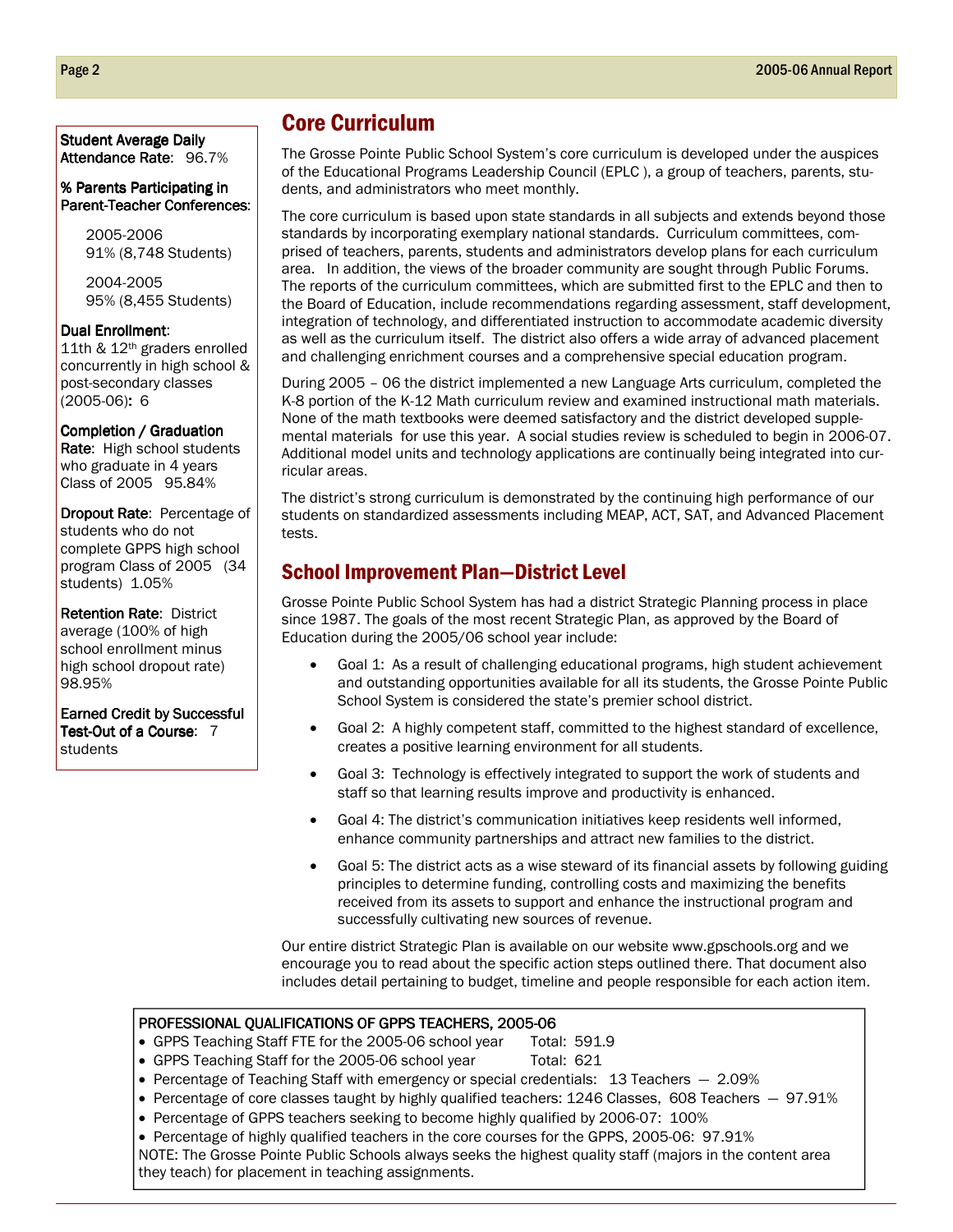#### STUDENT ACHIEVEMENT-DISTRICT SUMMARY HIGH SCHOOLS MICHIGAN EDUCATION ASSESSMENT PROGRAM (MEAP)

|                                                                  | <b>MEAP LANGUAGE ARTS TEST Grade 11</b><br>Percentage of Grade 11 Students Achieving Satisfactory/Scholarship Levels (Levels 1 and 2) |        |      |         |     |        |                     |         |     |        |      |  |  |
|------------------------------------------------------------------|---------------------------------------------------------------------------------------------------------------------------------------|--------|------|---------|-----|--------|---------------------|---------|-----|--------|------|--|--|
| <b>MEAP READING - Grade 11</b><br><b>MEAP WRITING - Grade 11</b> |                                                                                                                                       |        |      |         |     |        | MEAP ELA - Grade 11 |         |     |        |      |  |  |
| Year                                                             | All                                                                                                                                   | Female | Male | Year    | All | Female | Male                | Year    | All | Female | Male |  |  |
| 2005-06                                                          | 88%                                                                                                                                   | 90%    | 86%  | 2005-06 | 75% | 82%    | 68%                 | 2005-06 | 84% | 87%    | 80%  |  |  |
| 2004-05                                                          | 88%                                                                                                                                   | 91%    | 85%  | 2004-05 | 80% | 89%    | 71%                 | 2004-05 | 86% | 90%    | 82%  |  |  |
| 2003-04                                                          | 96%                                                                                                                                   | 97%    | 94%  | 2003-04 | 84% | 90%    | 78%                 | 2003-04 | 93% | 96%    | 90%  |  |  |

| Percentage of Grade 11 Students Achieving Satisfactory/Scholarship Levels (Levels 1 and 2) |     |        |      |                         |     |        |      |  |  |  |  |
|--------------------------------------------------------------------------------------------|-----|--------|------|-------------------------|-----|--------|------|--|--|--|--|
| <b>MEAP HST MATH</b>                                                                       |     |        |      | <b>MEAP HST SCIENCE</b> |     |        |      |  |  |  |  |
| Year                                                                                       | All | Female | Male | Year                    | All | Female | Male |  |  |  |  |
| 2005-06                                                                                    | 71% | 69%    | 73%  | 2005-06                 | 79% | 75%    | 82%  |  |  |  |  |
| 2004-05                                                                                    | 68% | 70%    | 66%  | 2004-05                 | 75% | 75%    | 75%  |  |  |  |  |
| 2003-04                                                                                    | 80% | 81%    | 80%  | 2003-04                 | 80% | 76%    | 83%  |  |  |  |  |

| <b>MEAP HST SOCIAL STUDIES</b> |     |        |      |  |  |  |  |  |  |
|--------------------------------|-----|--------|------|--|--|--|--|--|--|
| Year                           | All | Female | Male |  |  |  |  |  |  |
| 2005-06                        | 95% | 95%    | 95%  |  |  |  |  |  |  |
| 2004-05                        | 59% | 60%    | 59%  |  |  |  |  |  |  |
| 2003-04                        | 63% | 61%    | 64%  |  |  |  |  |  |  |

| <b>MEAP SOCIAL STUDIES</b>   |     |        |      |  |  |  |  |  |  |
|------------------------------|-----|--------|------|--|--|--|--|--|--|
| Grade 9                      |     |        |      |  |  |  |  |  |  |
| Year                         | All | Female | Male |  |  |  |  |  |  |
| 2005-06<br>90%<br>92%<br>95% |     |        |      |  |  |  |  |  |  |

| Percentage of Grade 11 Students Achieving Satisfactory/Scholarship Levels (Levels 1 and 2) - (2005-2006) |                                   |                                   |                               |                                |                                   |                                                    |  |  |  |  |
|----------------------------------------------------------------------------------------------------------|-----------------------------------|-----------------------------------|-------------------------------|--------------------------------|-----------------------------------|----------------------------------------------------|--|--|--|--|
| SUB GROUP                                                                                                | <b>MEAP/HST</b><br><b>READING</b> | <b>MEAP/HST</b><br><b>WRITING</b> | <b>MEAP/HST</b><br><b>ELA</b> | <b>MEAP/HST</b><br><b>MATH</b> | <b>MEAP/HST</b><br><b>SCIENCE</b> | <b>MEAP/HST</b><br><b>SOCIAL</b><br><b>STUDIES</b> |  |  |  |  |
| Black, not of<br>Hispanic Origin                                                                         | 80%                               | 51%                               | 67%                           | 33%                            | 47%                               | 89%                                                |  |  |  |  |
| <b>Special Education</b>                                                                                 | 46%                               | 26%                               | 29%                           | 26%                            | 41%                               | 69%                                                |  |  |  |  |

#### NUMBER OF MERIT AWARD SCHOLARSHIPS

| District Class of 2004 | District Class of 2005 | District Class of 2006 |
|------------------------|------------------------|------------------------|
| 497                    | 585                    | Available<br>Not.      |

SCHOLARSHIPS: Michigan Merit Scholarships (\$2,500) are awarded to students who take all high school MEAP tests and pass the Reading, Writing, Math, and Science portions. Students are also able to earn a Merit Scholarship by taking all portions of the MEAP, passing at least two, and earning a state-set high score on either the ACT or SAT prior to graduation.

Г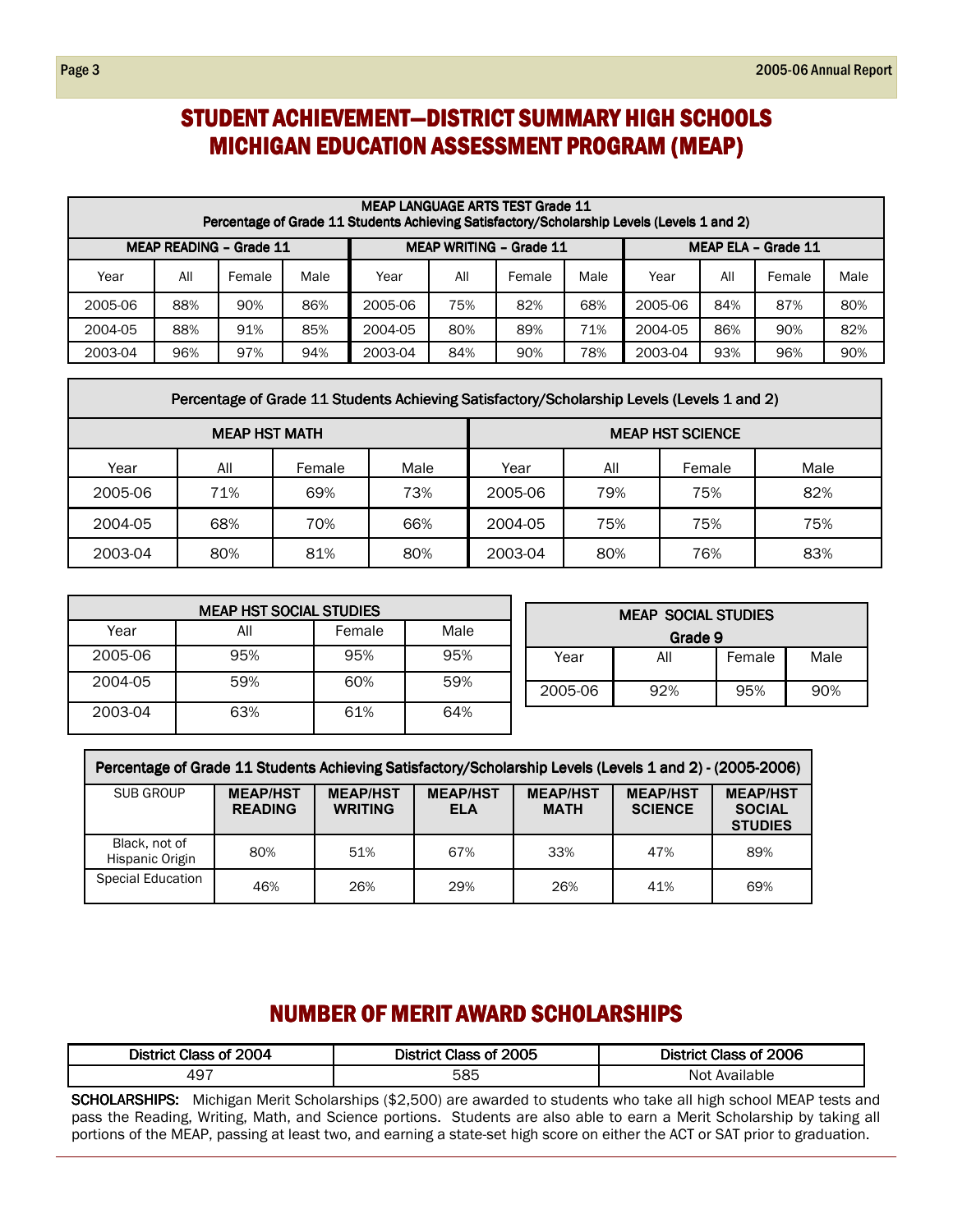### STUDENT ACHIEVEMENT-DISTRICT SUMMARY HIGH SCHOOLS MICHIGAN EDUCATION ASSESSMENT PROGRAM (MEAP)

| Percentage of Grade 9 Students Achieving Satisfactory/Scholarship<br>Levels (Levels 1 and 2) - (2005-2006) |                                |  |  |  |  |  |
|------------------------------------------------------------------------------------------------------------|--------------------------------|--|--|--|--|--|
| <b>SUB GROUP</b>                                                                                           | <b>MEAP/HST SOCIAL STUDIES</b> |  |  |  |  |  |
| Black, not of Hispanic Origin                                                                              | 84%                            |  |  |  |  |  |
| Economically Disadvantaged                                                                                 | 88                             |  |  |  |  |  |
| Special Education                                                                                          | 64%                            |  |  |  |  |  |

| Percentage of Grade 11 Students Achieving Satisfactory/Scholarship Levels (Levels 1 and 2) - (2005-2006) |                                   |                                   |                               |                                |                                   |                                                    |  |  |  |  |
|----------------------------------------------------------------------------------------------------------|-----------------------------------|-----------------------------------|-------------------------------|--------------------------------|-----------------------------------|----------------------------------------------------|--|--|--|--|
| SUB GROUP                                                                                                | <b>MEAP/HST</b><br><b>READING</b> | <b>MEAP/HST</b><br><b>WRITING</b> | <b>MEAP/HST</b><br><b>ELA</b> | <b>MEAP/HST</b><br><b>MATH</b> | <b>MEAP/HST</b><br><b>SCIENCE</b> | <b>MEAP/HST</b><br><b>SOCIAL</b><br><b>STUDIES</b> |  |  |  |  |
| Black, not of<br>Hispanic Origin                                                                         | 80%                               | 51%                               | 67%                           | 33%                            | 47%                               | 89%                                                |  |  |  |  |
| <b>Special Education</b>                                                                                 | 46%                               | 26%                               | 29%                           | 26%                            | 41%                               | 69%                                                |  |  |  |  |

• MEAP Data not reported by other Racial/Ethnic minority groups, or Grade 11 Economically Disadvantaged because groups are not significantly large enough to report MEAP results without revealing the identity of individual students.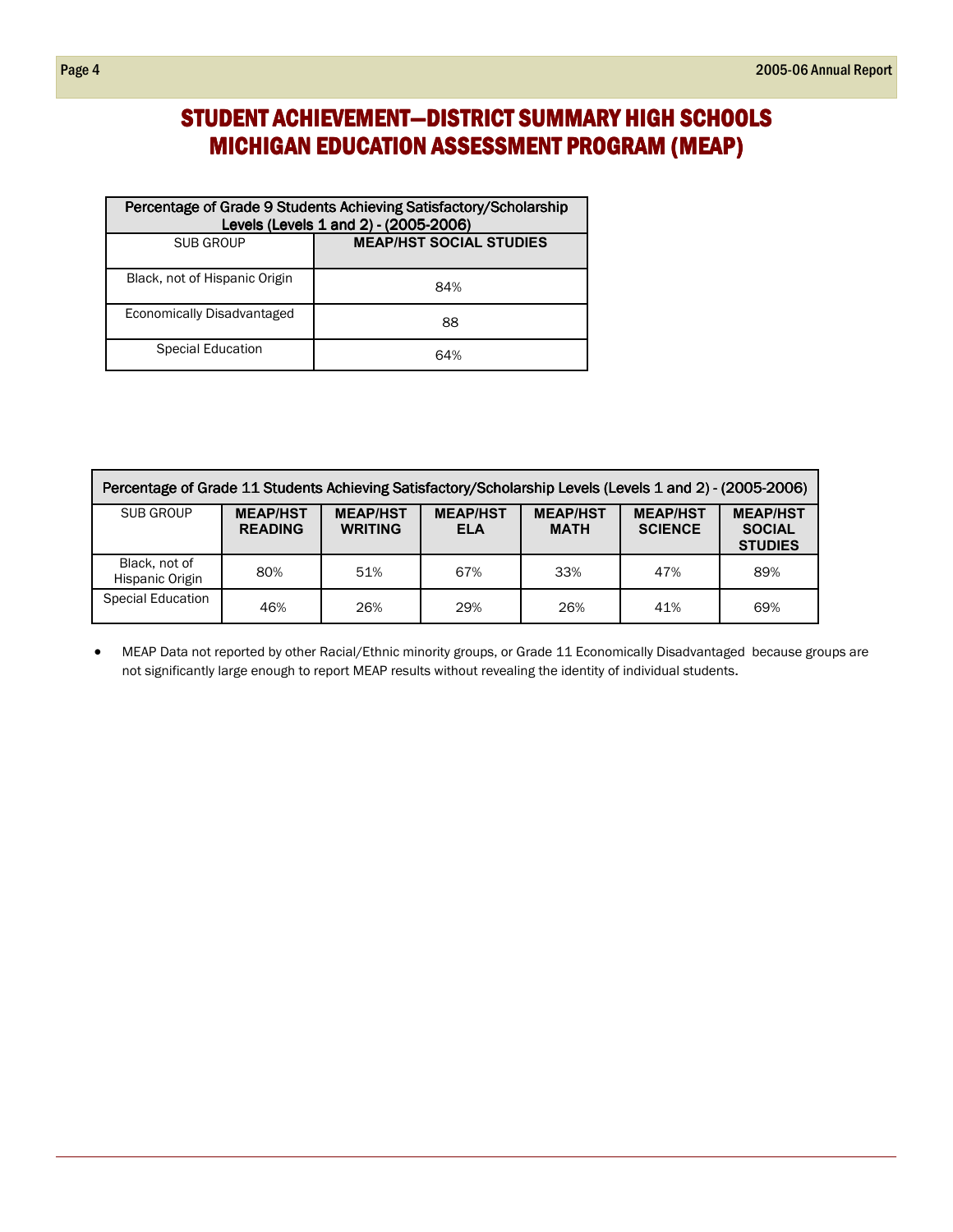### STUDENT ACHIEVEMENT-DISTRICT SUMMARY HIGH SCHOOLS ADVANCED PLACEMENT COURSE ENROLLMENT AND TEST RESULTS

| NUMBER AND PERCENTAGE OF STUDENTS ENROLLED IN ONE OR MORE AP COURSES |                                       |      |                                        |      |                                        |       |                                        |       |  |  |  |
|----------------------------------------------------------------------|---------------------------------------|------|----------------------------------------|------|----------------------------------------|-------|----------------------------------------|-------|--|--|--|
| <b>YEAR</b>                                                          | <b>GRADE 9</b><br># and % of Students |      | <b>GRADE 10</b><br># and % of Students |      | <b>GRADE 11</b><br># and % of Students |       | <b>GRADE 12</b><br># and % of Students |       |  |  |  |
| 2005-06                                                              |                                       | 0.1% | 34                                     | 4.0% | 314                                    | 41.8% | 451                                    | 57.4% |  |  |  |
| 2004-05                                                              |                                       | 0.1% | 23                                     | 3.1% | 339                                    | 42.6% | 414                                    | 50.4% |  |  |  |
| 2003-04                                                              | 0                                     | 0%   | 28                                     | 3.5% | 367                                    | 45.3% | 321                                    | 47.0% |  |  |  |

| RESULTS OF ADVANCED PLACEMENT (AP) TESTS *<br># of Tests<br># of Tests<br>Percentage of |  |  |  |  |  |  |  |  |  |  |  |
|-----------------------------------------------------------------------------------------|--|--|--|--|--|--|--|--|--|--|--|
|                                                                                         |  |  |  |  |  |  |  |  |  |  |  |
| <b>Tests Passed</b><br>Taken<br>Passed<br>Year                                          |  |  |  |  |  |  |  |  |  |  |  |
| 2005-06<br>1,403<br>1,107<br>79%                                                        |  |  |  |  |  |  |  |  |  |  |  |
| 1,385<br>2004-05<br>1,041<br>75%                                                        |  |  |  |  |  |  |  |  |  |  |  |
| 1,258<br>2003-04<br>948<br>75%                                                          |  |  |  |  |  |  |  |  |  |  |  |

\*Passing an Advanced Placement Test means becoming eligible for college credit or advanced college placement before high school graduation.

|                    | 2005-06 ACT RESULTS 12th GRADE STUDENTS |           |          |                          |                       |                          |                          |                            |  |  |  |  |
|--------------------|-----------------------------------------|-----------|----------|--------------------------|-----------------------|--------------------------|--------------------------|----------------------------|--|--|--|--|
|                    | # Enrolled                              | # Tested  | % Tested | English<br>Mean<br>Score | Math<br>Mean<br>Score | Reading<br>Mean<br>Score | Science<br>Mean<br>Score | Composite<br>Mean<br>Score |  |  |  |  |
| <b>GP District</b> | 786                                     | 643       | 81.8%    | 23.4                     | 23.8                  | 24.2                     | 23.2                     | 23.8                       |  |  |  |  |
| Michigan           | 108.688*                                | 72.751    | 66.9%    | 20.7                     | 21.2                  | 21.8                     | 21.7                     | 21.5                       |  |  |  |  |
| <b>Nation</b>      | 2,710,686*                              | 1,206,455 | 44.5%    | 20.6                     | 20.8                  | 21.4                     | 20.9                     | 21.1                       |  |  |  |  |

\*Approximate enrollment

| 2005-06 SAT RESULTS 12TH GRADE STUDENTS |            |           |          |                         |                 |  |  |  |  |  |  |
|-----------------------------------------|------------|-----------|----------|-------------------------|-----------------|--|--|--|--|--|--|
|                                         | # Enrolled | # Tested  | % Tested | <b>Critical Reading</b> | Math Mean Score |  |  |  |  |  |  |
|                                         |            |           |          | Mean Score              |                 |  |  |  |  |  |  |
| <b>GP District</b>                      | 786        | 293       | 37.3%    | 577                     | 589             |  |  |  |  |  |  |
| Michigan                                | 108,688*   | 10.405    | 10%      | 568                     | 583             |  |  |  |  |  |  |
| <b>Nation</b>                           | 2,710,686* | 1,465,744 | 54%      | 503                     | 518             |  |  |  |  |  |  |

\*Approximate enrollment

## **GROSSE POINTE WRITING ASSESSMENT**

| <b>Grosse Pointe WRITING - Grade 9</b><br>Percentage of students achieving SATISFACTORY<br>(Levels 4-7) |       |       |       |  |  |  |  |  |
|---------------------------------------------------------------------------------------------------------|-------|-------|-------|--|--|--|--|--|
| Year<br>Total<br>Female<br>Male                                                                         |       |       |       |  |  |  |  |  |
| 2005-06                                                                                                 | N/A   | N/A   | N/A   |  |  |  |  |  |
| 2004-05                                                                                                 | 65.4% | 75.1% | 55.2% |  |  |  |  |  |
| 2003-04                                                                                                 | 82.9% | 89.0% | 77.1% |  |  |  |  |  |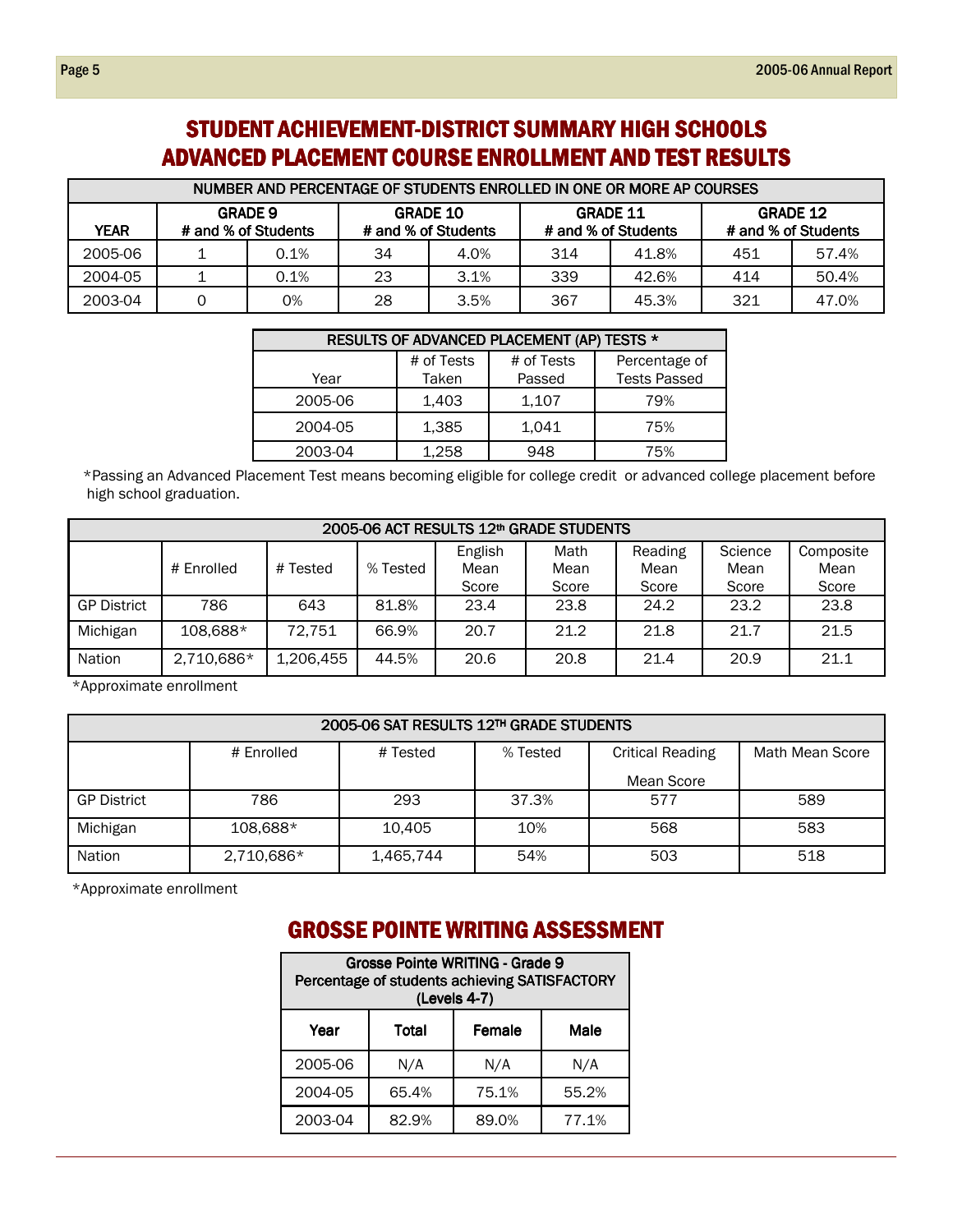### STUDENT ACHIEVEMENT-DISTRICT SUMMARY MIDDLE SCHOOLS MICHIGAN EDUCATION ASSESSMENT PROGRAM (MEAP)

|                          | <b>MEAP ENGLISH LANGUAGE ARTS TEST Grade 7</b> |                                          |      |                                                                                      |     |        |      |                           |     |        |      |  |  |
|--------------------------|------------------------------------------------|------------------------------------------|------|--------------------------------------------------------------------------------------|-----|--------|------|---------------------------|-----|--------|------|--|--|
| MEAP READING - Grade 7/8 |                                                |                                          |      | MEAP WRITING - Grade 7/8                                                             |     |        |      | MEAP ELA TOTAL- Grade 7/8 |     |        |      |  |  |
|                          |                                                | <b>Percentage Achieving SATISFACTORY</b> |      | <b>Percentage Achieving SATISFACTORY</b><br><b>Percentage Achieving SATISFACTORY</b> |     |        |      |                           |     |        |      |  |  |
| Year                     | All                                            | Female                                   | Male | Year                                                                                 | All | Female | Male | Year                      | All | Female | Male |  |  |
| $05-06*$                 | 93%                                            | 95%                                      | 91%  | $05-06*$                                                                             | 88% | 93%    | 83%  | $05-06*$                  | 92% | 95%    | 90%  |  |  |
| 04-05                    | 90%                                            | 93%                                      | 88%  | 04-05                                                                                | 70% | 79%    | 62%  | 04-05                     | 86% | 91%    | 82%  |  |  |
| 03-04                    | 84%                                            | 86%                                      | 82%  | 03-04                                                                                | 68% | 75%    | 62%  | 03-04                     | 83% | 86%    | 80%  |  |  |

\* Note—Test was administered in grade 8

|       | MEAP ENGLISH LANGUAGE ARTS TEST 2005-06 |                                          |      |                                                                                      |     |        |      |                       |     |        |      |  |  |
|-------|-----------------------------------------|------------------------------------------|------|--------------------------------------------------------------------------------------|-----|--------|------|-----------------------|-----|--------|------|--|--|
|       | <b>MEAP READING</b>                     |                                          |      | <b>MEAP WRITING</b>                                                                  |     |        |      | <b>MEAP ELA TOTAL</b> |     |        |      |  |  |
|       |                                         | <b>Percentage Achieving SATISFACTORY</b> |      | <b>Percentage Achieving SATISFACTORY</b><br><b>Percentage Achieving SATISFACTORY</b> |     |        |      |                       |     |        |      |  |  |
| Grade | All                                     | Female                                   | Male | Grade                                                                                | All | Female | Male | Grade                 | All | Female | Male |  |  |
| 6     | 92%                                     | 94%                                      | 90%  | 6                                                                                    | 82% | 87%    | 77%  | 6                     | 90% | 93%    | 87%  |  |  |
|       | 89%                                     | 91%                                      | 88%  |                                                                                      | 86% | 92%    | 81%  |                       | 88% | 90%    | 85%  |  |  |
| 8     | See Chart Above                         |                                          |      |                                                                                      |     |        |      |                       |     |        |      |  |  |

|                                          | <b>MEAP MATH - 2005-06</b> |        |      |  |  |  |  |  |  |  |  |
|------------------------------------------|----------------------------|--------|------|--|--|--|--|--|--|--|--|
| <b>Percentage Achieving SATISFACTORY</b> |                            |        |      |  |  |  |  |  |  |  |  |
| Grade                                    | All                        | Female | Male |  |  |  |  |  |  |  |  |
| 6                                        | 85%                        | 84%    | 86%  |  |  |  |  |  |  |  |  |
|                                          | 80%                        | 79%    | 81%  |  |  |  |  |  |  |  |  |
| 8                                        | See Chart Below            |        |      |  |  |  |  |  |  |  |  |

| <b>MEAP SOCIAL STUDIES Grade 6</b>       |     |        |      |  |  |  |  |  |
|------------------------------------------|-----|--------|------|--|--|--|--|--|
| <b>Percentage Achieving SATISFACTORY</b> |     |        |      |  |  |  |  |  |
| Year                                     | All | Female | Male |  |  |  |  |  |
| 05-06                                    | 91% | 92%    | 90%  |  |  |  |  |  |

| <b>MEAP MATH - Grade 8</b> |     |                             |      | <b>MEAP SCIENCE - Grade 8</b> |     |                             |                             | <b>MEAP SOCIAL STUDIES - Grade 8</b> |            |        |      |
|----------------------------|-----|-----------------------------|------|-------------------------------|-----|-----------------------------|-----------------------------|--------------------------------------|------------|--------|------|
|                            |     | <b>Percentage Achieving</b> |      |                               |     | <b>Percentage Achieving</b> | <b>Percentage Achieving</b> |                                      |            |        |      |
|                            |     | <b>SATISFACTORY</b>         |      | <b>SATISFACTORY</b>           |     |                             |                             | <b>SATISFACTORY</b>                  |            |        |      |
| Year                       | All | Female                      | Male | Year                          | All | Female                      | Male                        | Year                                 | All        | Female | Male |
| 05-06                      | 86% | 86%                         | 86%  | 05-06                         | 92% | 94%                         | 91%                         | $05-06*$                             | Not Tested |        |      |
| 04-05                      | 86% | 85%                         | 87%  | 04-05                         | 83% | 82%                         | 85%                         | 04-05                                | 60%        | 57%    | 63%  |
| 03-04                      | 85% | 83%                         | 87%  | 03-04                         | 86% | 85%                         | 87%                         | 03-04                                | 57%        | 53%    | 61%  |

\* Test was moved to grade 9 and reported by High school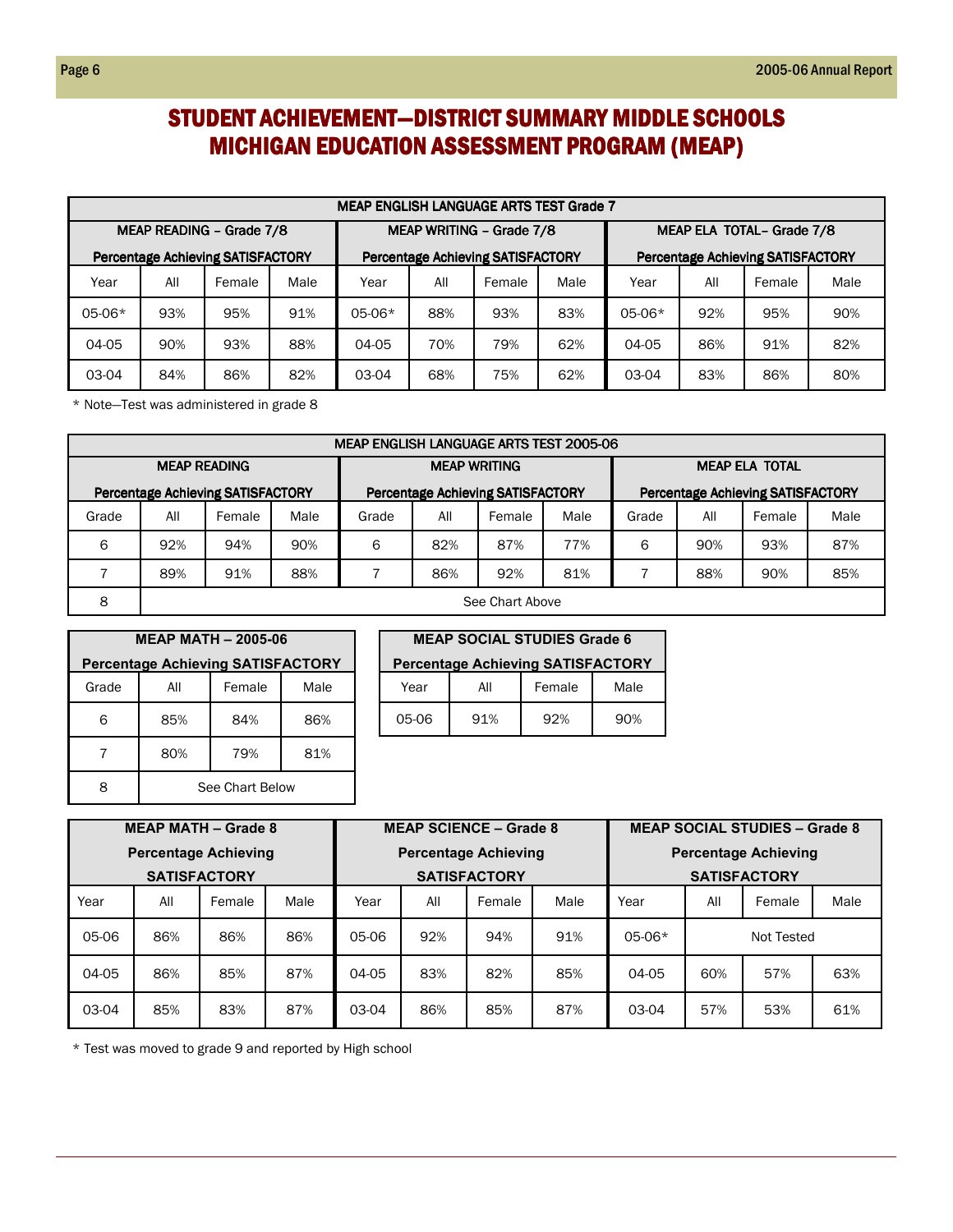#### STUDENT ACHIEVEMENT-DISTRICT SUMMARY MIDDLE SCHOOLS

| GRADE 6 Percentage Achieving SATISFACTORY - (2005-2006) |                               |                               |                           |                            |                                                |  |  |  |  |  |
|---------------------------------------------------------|-------------------------------|-------------------------------|---------------------------|----------------------------|------------------------------------------------|--|--|--|--|--|
| SUB GROUP                                               | <b>MEAP</b><br><b>READING</b> | <b>MEAP</b><br><b>WRITING</b> | <b>MEAP</b><br><b>ELA</b> | <b>MEAP</b><br><b>MATH</b> | <b>MEAP</b><br><b>SOCIAL</b><br><b>STUDIES</b> |  |  |  |  |  |
| Black, not of<br>Hispanic Origin                        | 70%                           | 59%                           | 66%                       | 48%                        | 61%                                            |  |  |  |  |  |
| Economically Disadvantaged                              | 67%                           | 56%                           | 58%                       | 56%                        | 72%                                            |  |  |  |  |  |
| Special Education                                       | 58%                           | 50%                           | 52%                       | 45%                        | 63%                                            |  |  |  |  |  |

| GRADE 7 Percentage Achieving SATISFACTORY - (2005-2006) |                               |                            |     |     |  |  |  |  |  |  |
|---------------------------------------------------------|-------------------------------|----------------------------|-----|-----|--|--|--|--|--|--|
| <b>SUB GROUP</b>                                        | <b>MEAP</b><br><b>READING</b> | <b>MEAP</b><br><b>MATH</b> |     |     |  |  |  |  |  |  |
| Black, not of<br>Hispanic Origin                        | 66%                           | 68%                        | 62% | 53% |  |  |  |  |  |  |
| Economically Disadvantaged                              | 54%                           | 54%                        | 46% | 37% |  |  |  |  |  |  |
| Special Education                                       | 65%                           | 61%                        | 57% | 41% |  |  |  |  |  |  |

| GRADE 8 Percentage Achieving SATISFACTORY - (2005-2006) |                               |                               |                           |                            |                               |  |  |  |  |  |
|---------------------------------------------------------|-------------------------------|-------------------------------|---------------------------|----------------------------|-------------------------------|--|--|--|--|--|
| SUB GROUP                                               | <b>MEAP</b><br><b>READING</b> | <b>MEAP</b><br><b>WRITING</b> | <b>MEAP</b><br><b>ELA</b> | <b>MEAP</b><br><b>MATH</b> | <b>MEAP</b><br><b>SCIENCE</b> |  |  |  |  |  |
| Black, not of<br>Hispanic Origin                        | 79%                           | 75%                           | 81%                       | 55%                        | 68%                           |  |  |  |  |  |
| Economically Disadvantaged                              | 72%                           | 59%                           | 63%                       | 44%                        | 53%                           |  |  |  |  |  |
| Special Education                                       | 57%                           | 42%                           | 46%                       | 40%                        | 50%                           |  |  |  |  |  |

• MEAP Data not reported by other Racial/Ethnic minority groups, or Economically Disadvantaged (except for Reading) because no groups are significantly large enough to report MEAP results without revealing the identity of individual students.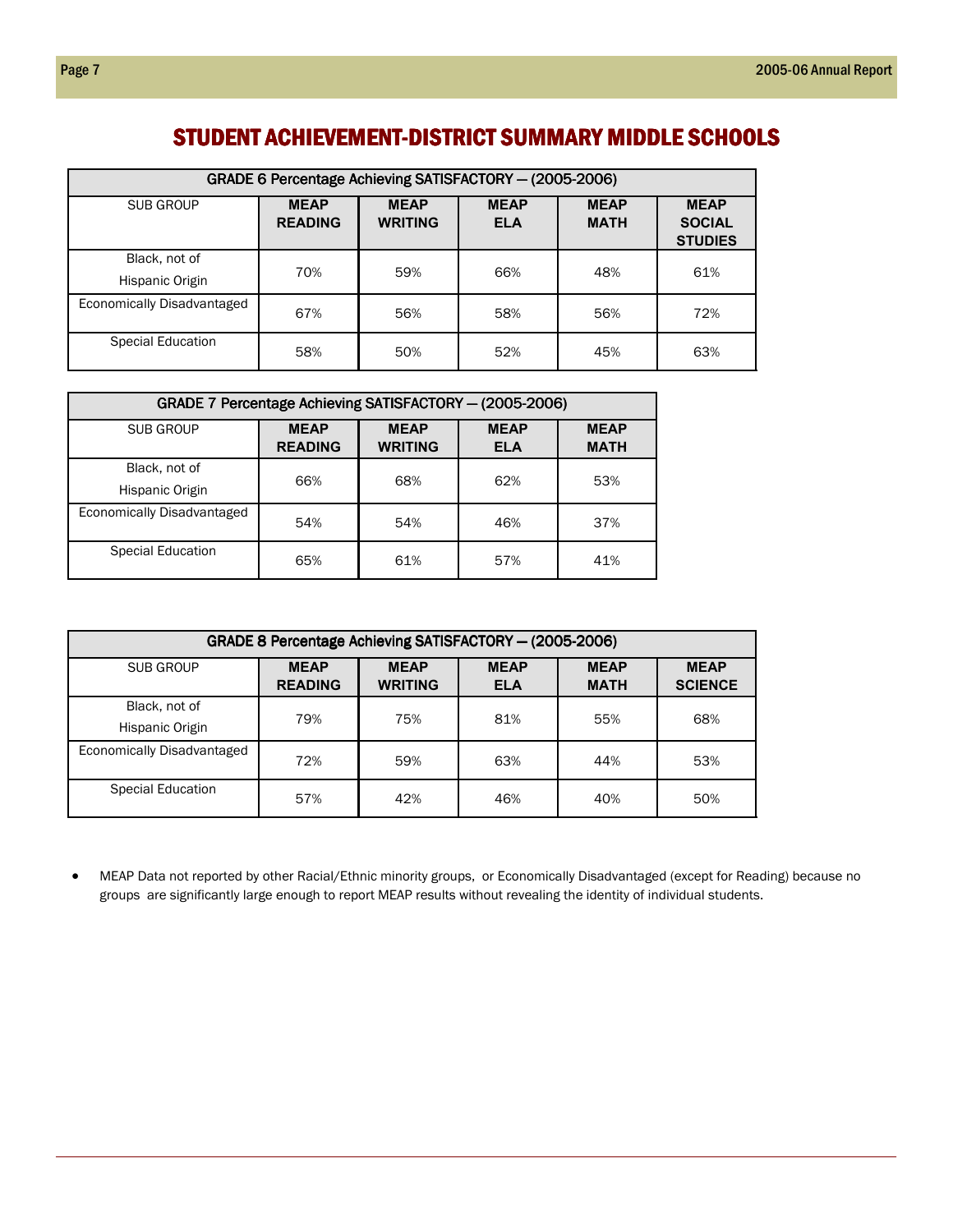#### STUDENT ACHIEVEMENT-DISTRICT SUMMARY MIDDLE SCHOOLS

|       | <b>Grosse Pointe WRITING</b><br>Percentage of Students Achieving SATISFACTORY (Levels 4-7) |         |       |         |       |       |         |       |       |  |  |  |  |  |
|-------|--------------------------------------------------------------------------------------------|---------|-------|---------|-------|-------|---------|-------|-------|--|--|--|--|--|
|       |                                                                                            | Grade 6 |       | Grade 7 |       |       | Grade 8 |       |       |  |  |  |  |  |
| Year  | All                                                                                        | F       | M     | All     | F     | M     | All     | F     | M     |  |  |  |  |  |
| 05-06 | N/A                                                                                        | N/A     | N/A   | N/A     | N/A   | N/A   | N/A     | N/A   | N/A   |  |  |  |  |  |
| 04-05 | 64.5%                                                                                      | 71.4%   | 57.2% | 64.4%   | 73.7% | 56.2% | 66.2%   | 73.9% | 59.5% |  |  |  |  |  |
| 03-04 | 85.2%                                                                                      | 91.5%   | 79.4% | 81.5%   | 86.8% | 76.7% | 83.8%   | 91.6% | 76.7% |  |  |  |  |  |

Satisfactory includes scores of 4 through 7.

## COMPREHENSIVE TESTING PROGRAM (CTP 4)

|         | Average National Percentile Achieved by All Students in Grade 8 |        |      |     |        |      |  |  |  |  |  |  |  |
|---------|-----------------------------------------------------------------|--------|------|-----|--------|------|--|--|--|--|--|--|--|
|         | National Test READING - Grade 8<br>National Test MATH - Grade 8 |        |      |     |        |      |  |  |  |  |  |  |  |
| Year    | All                                                             | Female | Male | All | Female | Male |  |  |  |  |  |  |  |
| 2005-06 | 74                                                              | 77     | 71   | 68  | 68     | 68   |  |  |  |  |  |  |  |
| 2004-05 | 63                                                              | 66     | 61   | 67  | 64     | 70   |  |  |  |  |  |  |  |
| 2003-04 | 63                                                              | 67     | 60   | 67  | 66     | 68   |  |  |  |  |  |  |  |

NOTES: A percentile is the percentage of students in a national norms group who scored at or below a particular score.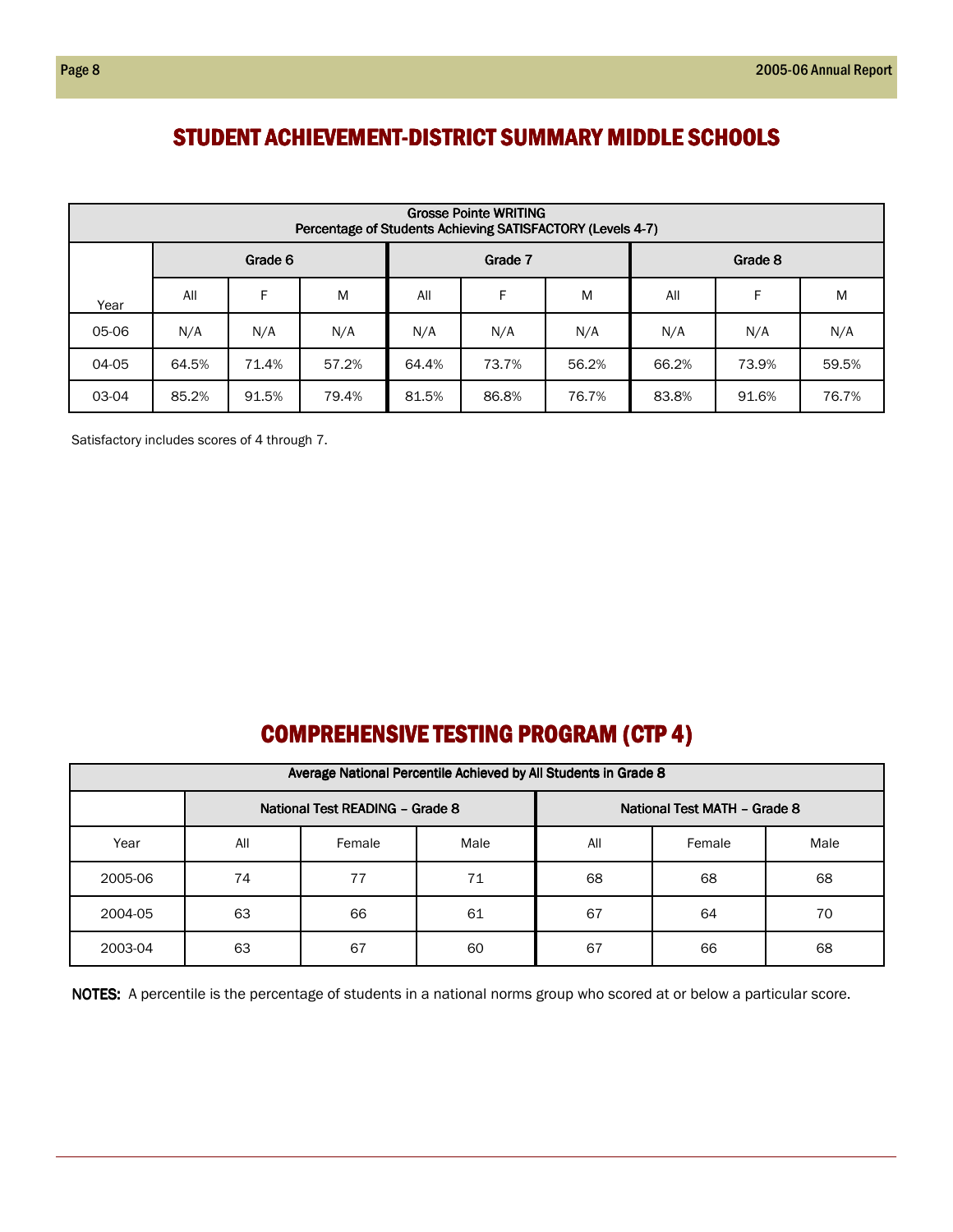### STUDENT ACHIEVEMENT-DISTRICT SUMMARY ELEMENTARY SCHOOLS **MICHIGAN EDUCATION ASSESSMENT PROGRAM (MEAP)**

|                          | MEAP ENGLISH LANGUAGE ARTS TEST Grade 4/5 |                                          |      |                                                                                      |     |        |      |                           |     |        |      |  |
|--------------------------|-------------------------------------------|------------------------------------------|------|--------------------------------------------------------------------------------------|-----|--------|------|---------------------------|-----|--------|------|--|
| MEAP READING - Grade 4/5 |                                           |                                          |      | MEAP WRITING - Grade 4/5                                                             |     |        |      | MEAP ELA TOTAL- Grade 4/5 |     |        |      |  |
|                          |                                           | <b>Percentage Achieving SATISFACTORY</b> |      | <b>Percentage Achieving SATISFACTORY</b><br><b>Percentage Achieving SATISFACTORY</b> |     |        |      |                           |     |        |      |  |
| Year                     | All                                       | Female                                   | Male | Year                                                                                 | All | Female | Male | Year                      | All | Female | Male |  |
| 05-06*                   | 92%                                       | 94%                                      | 91%  | $05-06*$                                                                             | 85% | 90%    | 79%  | $05-06*$                  | 91% | 95%    | 87%  |  |
| 04-05                    | 92%                                       | 94%                                      | 90%  | 04-05                                                                                | 54% | 62%    | 45%  | 04-05                     | 84% | 86%    | 81%  |  |
| 03-04                    | 93%                                       | 95%                                      | 92%  | 03-04                                                                                | 67% | 70%    | 64%  | 03-04                     | 85% | 88%    | 82%  |  |

\* Note—Test was administered in grade 5

|                     | <b>MEAP ENGLISH LANGUAGE ARTS TEST 2005-06</b> |                                          |      |                                                                                      |                     |        |      |                       |     |        |      |  |  |
|---------------------|------------------------------------------------|------------------------------------------|------|--------------------------------------------------------------------------------------|---------------------|--------|------|-----------------------|-----|--------|------|--|--|
| <b>MEAP READING</b> |                                                |                                          |      |                                                                                      | <b>MEAP WRITING</b> |        |      | <b>MEAP ELA TOTAL</b> |     |        |      |  |  |
|                     |                                                | <b>Percentage Achieving SATISFACTORY</b> |      | <b>Percentage Achieving SATISFACTORY</b><br><b>Percentage Achieving SATISFACTORY</b> |                     |        |      |                       |     |        |      |  |  |
| Grade               | All                                            | Female                                   | Male | Grade                                                                                | All                 | Female | Male | Grade                 | All | Female | Male |  |  |
| 3                   | 94%                                            | 94%                                      | 94%  | 3                                                                                    | 75%                 | 84%    | 68%  | 3                     | 91% | 92%    | 90%  |  |  |
| 4                   | 95%                                            | 96%                                      | 94%  | 4                                                                                    | 79%                 | 83%    | 75%  | 4                     | 93% | 94%    | 91%  |  |  |
| 5                   | See Chart Above                                |                                          |      |                                                                                      |                     |        |      |                       |     |        |      |  |  |

| <b>MEAP MATH - 2005-06</b>               |                 |        |      |  |  |  |  |  |  |  |
|------------------------------------------|-----------------|--------|------|--|--|--|--|--|--|--|
| <b>Percentage Achieving SATISFACTORY</b> |                 |        |      |  |  |  |  |  |  |  |
| Grade                                    | All             | Female | Male |  |  |  |  |  |  |  |
| 3                                        | 94%             | 94%    | 93%  |  |  |  |  |  |  |  |
|                                          | 94%             | 94%    | 94%  |  |  |  |  |  |  |  |
| 5                                        | See Chart Below |        |      |  |  |  |  |  |  |  |

| <b>MEAP MATH - Grade 4/5</b> |     |        |      | <b>MEAP SCIENCE - Grade 5</b> |     |                             |      | <b>MEAP SOCIAL STUDIES - Grade 5</b> |            |        |      |
|------------------------------|-----|--------|------|-------------------------------|-----|-----------------------------|------|--------------------------------------|------------|--------|------|
| <b>Percentage Achieving</b>  |     |        |      |                               |     | <b>Percentage Achieving</b> |      | <b>Percentage Achieving</b>          |            |        |      |
| <b>SATISFACTORY</b>          |     |        |      |                               |     | <b>SATISFACTORY</b>         |      | <b>SATISFACTORY</b>                  |            |        |      |
| Year                         | All | Female | Male | Year                          | All | Female                      | Male | Year                                 | All        | Female | Male |
| $05-06*$                     | 88% | 88%    | 88%  | 05-06                         | 90% | 90%                         | 89%  | $05-06**$                            | Not Tested |        |      |
| 04-05                        | 86% | 86%    | 85%  | 04-05                         | 92% | 91%                         | 93%  | 04-05                                | 56%        | 55%    | 57%  |
| 03-04                        | 90% | 89%    | 91%  | 03-04                         | 92% | 91%                         | 94%  | 03-04                                | 53%        | 53%    | 53%  |

\* Note—Test was administered in grade 5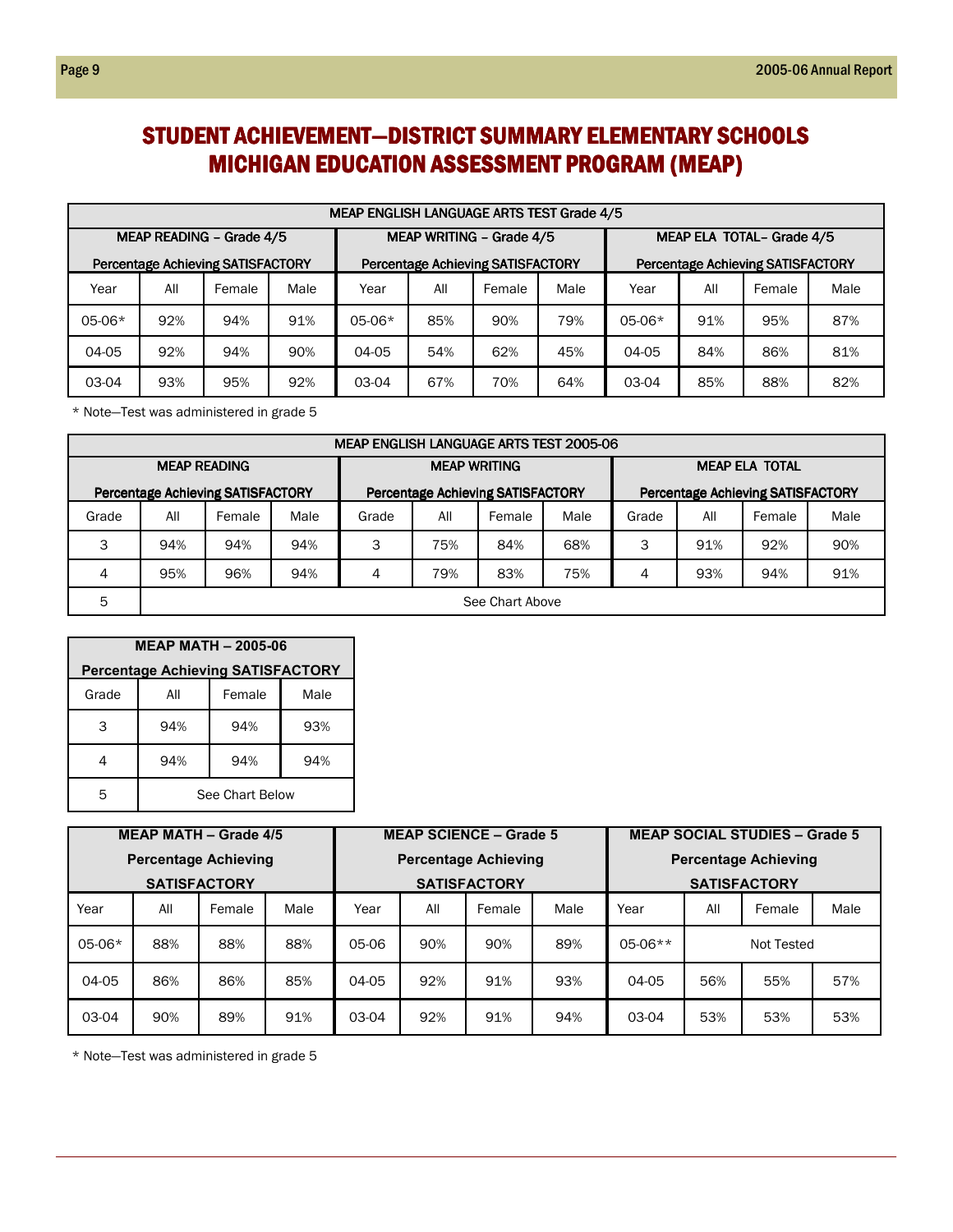#### STUDENT ACHIEVEMENT – DISTRICT ELEMENTARY SCHOOLS

| Grade 3 Percentage Achieving SATISFACTORY - (2005-2006) |                               |                     |                           |                            |  |  |  |  |  |  |
|---------------------------------------------------------|-------------------------------|---------------------|---------------------------|----------------------------|--|--|--|--|--|--|
| SUB GROUP                                               | <b>MEAP</b><br><b>READING</b> | <b>MEAP WRITING</b> | <b>MEAP</b><br><b>ELA</b> | <b>MEAP</b><br><b>MATH</b> |  |  |  |  |  |  |
| Black, not of Hispanic Origin                           | 79%                           | 55%                 | 70%                       | 70%                        |  |  |  |  |  |  |
| Economically Disadvantaged                              | 67%                           | 59%                 | 62%                       | 78%                        |  |  |  |  |  |  |
| Special Education                                       | 82%                           | 62%                 | 75%                       | 87%                        |  |  |  |  |  |  |

| Grade 4 Percentage Achieving SATISFACTORY - (2005-2006) |                               |                     |                           |                            |  |  |  |  |  |  |
|---------------------------------------------------------|-------------------------------|---------------------|---------------------------|----------------------------|--|--|--|--|--|--|
| SUB GROUP                                               | <b>MEAP</b><br><b>READING</b> | <b>MEAP WRITING</b> | <b>MEAP</b><br><b>ELA</b> | <b>MEAP</b><br><b>MATH</b> |  |  |  |  |  |  |
| Black, not of Hispanic Origin                           | 80%                           | 37%                 | 72%                       | 80%                        |  |  |  |  |  |  |
| Economically Disadvantaged                              | 86%                           | 37%                 | 71%                       | 80%                        |  |  |  |  |  |  |
| <b>Special Education</b>                                | 85%                           | 67%                 | 85%                       | 82%                        |  |  |  |  |  |  |

| Grade 5 Percentage Achieving SATISFACTORY - (2005-2006) |                               |                     |                           |                            |                               |  |  |  |  |  |
|---------------------------------------------------------|-------------------------------|---------------------|---------------------------|----------------------------|-------------------------------|--|--|--|--|--|
| SUB GROUP                                               | <b>MEAP</b><br><b>READING</b> | <b>MEAP WRITING</b> | <b>MEAP</b><br><b>ELA</b> | <b>MEAP</b><br><b>MATH</b> | <b>MEAP</b><br><b>SCIENCE</b> |  |  |  |  |  |
| Black, not of Hispanic Origin                           | 77%                           | 65%                 | 72%                       | 64%                        | 68%                           |  |  |  |  |  |
| <b>Economically Disadvantaged</b>                       | 78%                           | 58%                 | 71%                       | 72%                        | 67%                           |  |  |  |  |  |
| <b>Special Education</b>                                | 62%                           | 56%                 | 54%                       | 59%                        | 65%                           |  |  |  |  |  |

• MEAP Data not reported by other Racial/Ethnic minority group because groups are not significantly large enough to report MEAP results without revealing the identity of individual students.

NOTES: A percentile is the percentage of students in a national norms group who scored at or below a particular score.